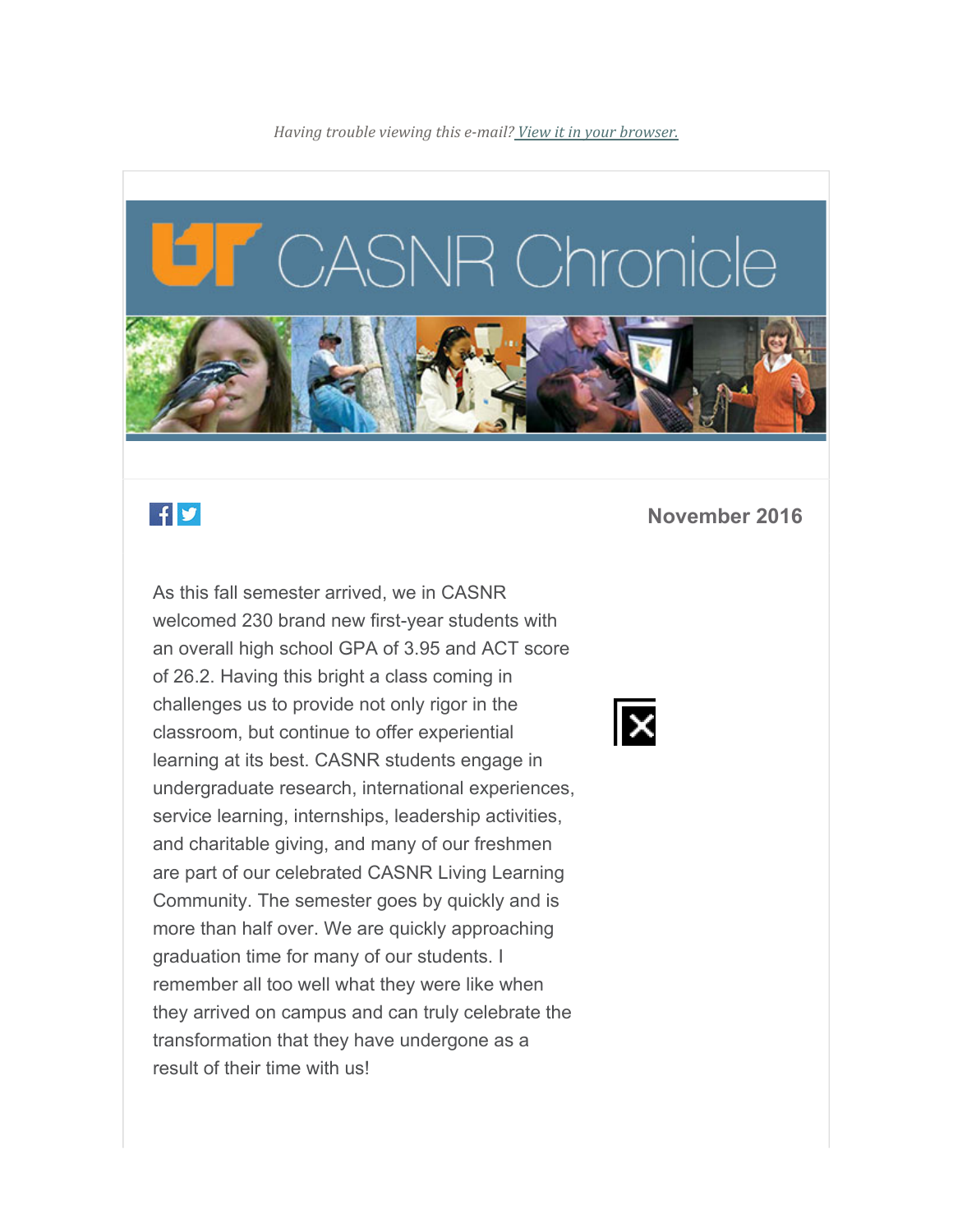Caula A. ByC

Caula A. Beyl, Dean

*Into the Woods—* **Forestry, Wildlife and Fisheries' Fall Camp** 



CASNR's Department of Forestry, Wildlife and Fisheries (FWF) is focused on a mastery learning approach, emphasizing practical, hands-on experiences in the field of study. The undergraduate FWF science degrees include an intensive fall camp program that tends to be the highlight of students' academic experience.

Fall camp is a semester-long block schedule that FWF students are required to take in the fall of their senior year. Three camps are provided for FWF students: a forestry camp, a wildlife and fisheries camp, and an urban forestry camp. A student's FWF concentration determines the camp in which they participate. Read more here.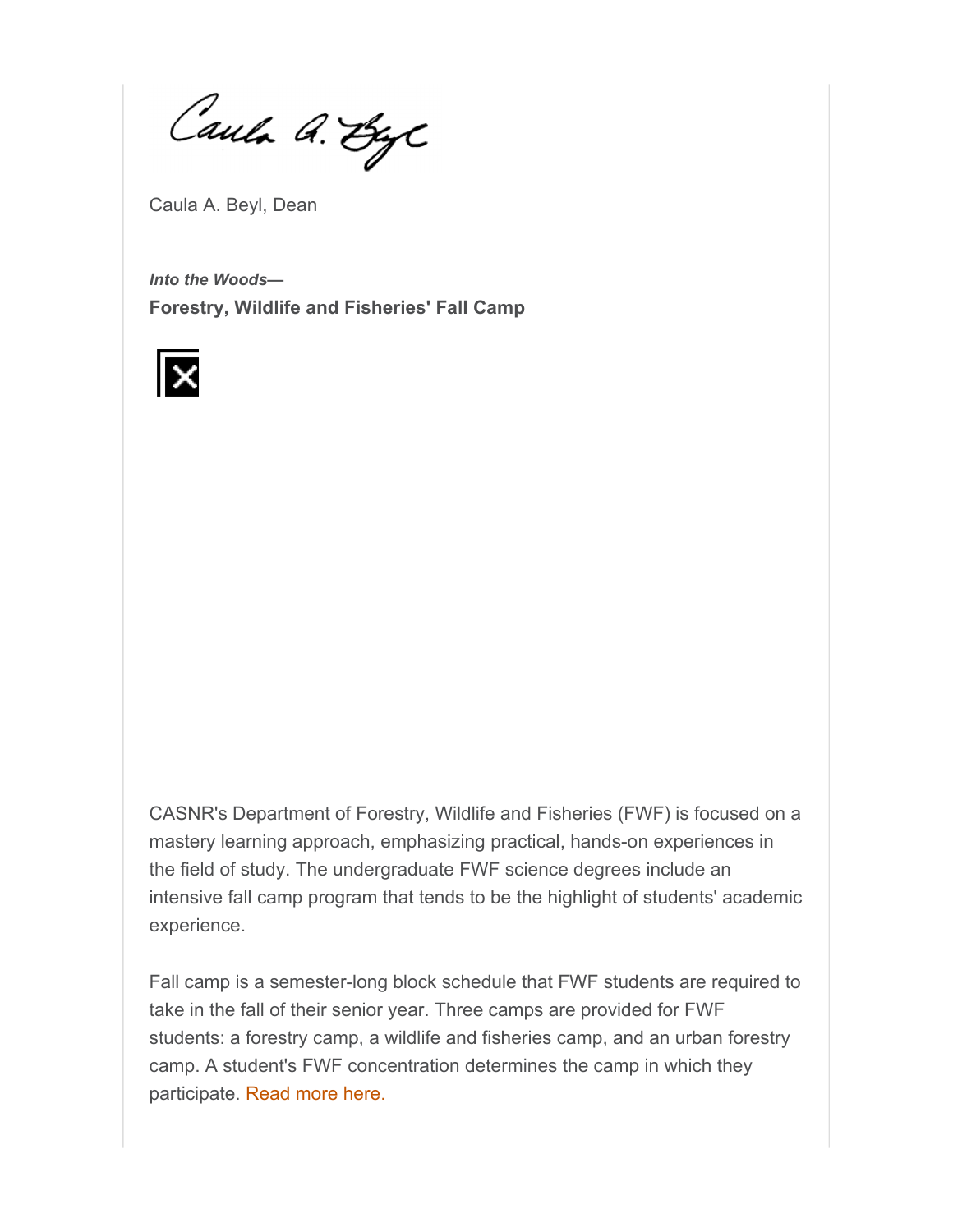**Constructing Tomorrow** 



One hundred percent job placement with starting salaries of \$50,000-\$70,000 is enough to attract nearly any college student to an academic major. The construction science program within the Department of Biosystems Engineering and Soil Science provides its students with experiential learning opportunities, internships, and a rapidly growing academic program.

In the last five years, what started as a pilot program has blossomed into a powerful and exciting program for CASNR students. Just in the last two and a half years, the number of construction science students has increased from around thirty to about 110. This growth is driven largely by industry professionals who see value in these students and the faculty who are passionate about educating their students to be the best candidates for their future careers. Read more here.

**Students Complete 1,157-Mile Tour of the Tennessee River**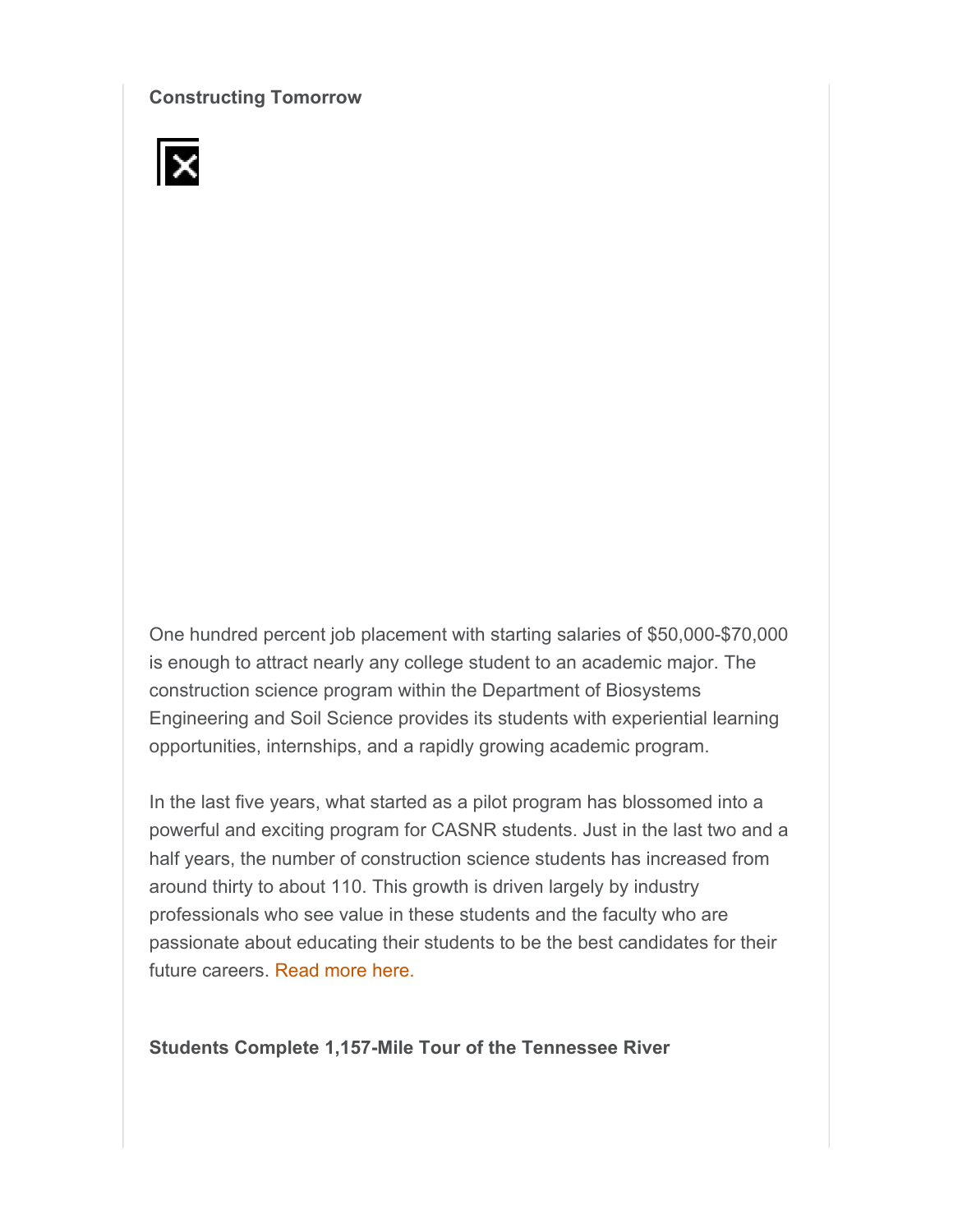Four states, five days, 1,157 miles, and all the catfish they could eat. A dozen College of Architecture and Design students have completed their tour of the Tennessee River, but their work has just begun.

The students are part of the Governor's Chair Tennessee River Studio led by Brad Collett, assistant professor of landscape architecture. They traveled along the Tennessee River through Tennessee, Alabama, Mississippi, and Kentucky to understand the influences and impacts on the river system.

The Tennessee River Studio, the second studio in the UT-ORNL Governor's Chair for High Performance Energy Practices in Urban Environments, is investigating twenty-first-century challenges facing the Tennessee River and its 40,000-square-mile watershed. Read more here.

#### **Fabulous CASNR Faculty**

*by Anna Ingleburger*



Writer and social commentator Maggie Gallagher says, "Of all the hard jobs around, one of the hardest is being a good teacher." It is true, being a teacher or professor is a challenging role in which there is always paperwork to be done, questions to be answered, lectures to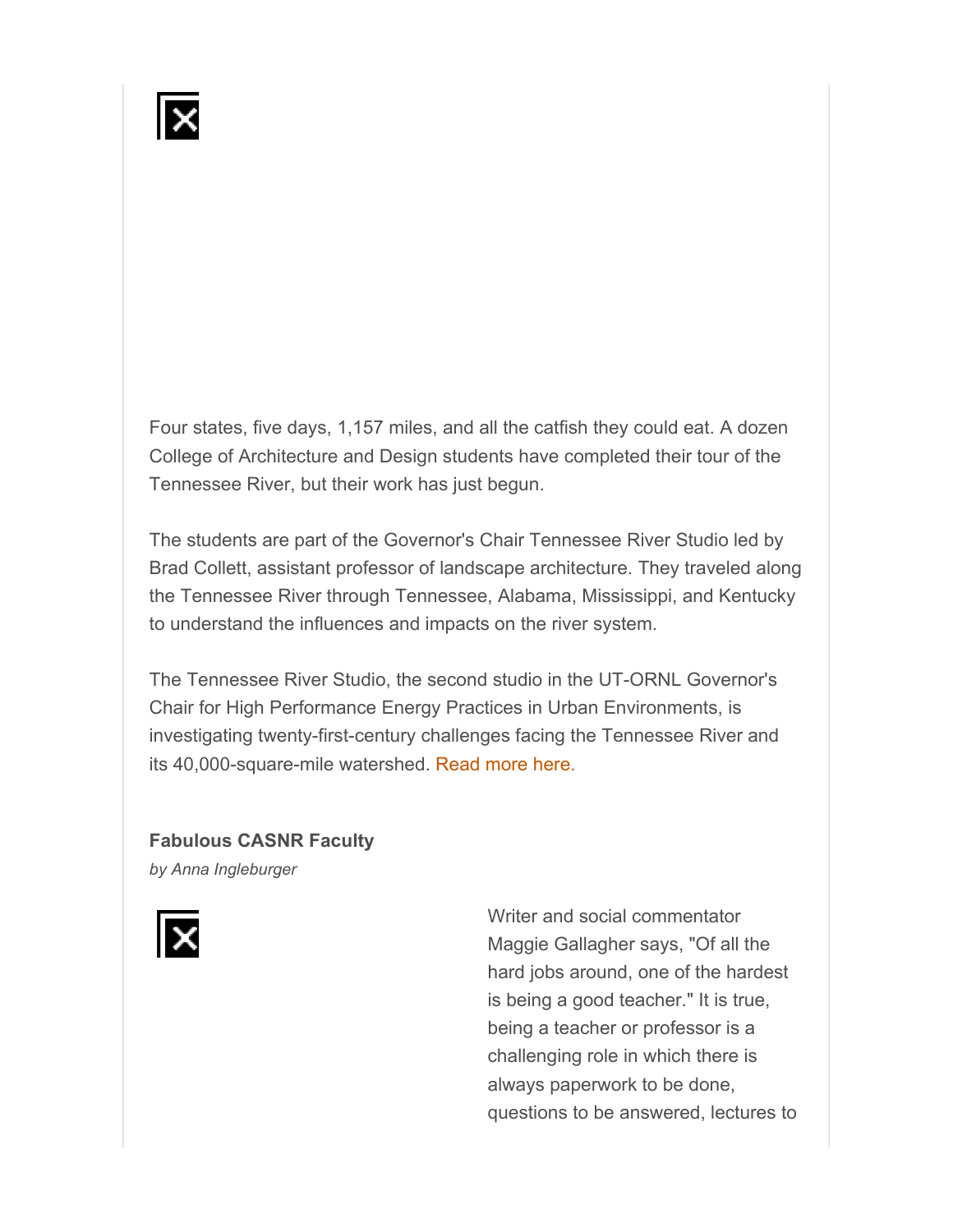prepare, and standards to meet, but more difficult than any of those things is being an effective, compassionate, encouraging, and personable teacher all of the time. Nevertheless, the faculty in UT's College of Agricultural

Sciences and Natural Resources have mastered each of these characteristics in their roles as educators.

While the time spent in the classroom is important, the time spent outside of it is where these faculty members really shine. There are many examples that show the true passion that CASNR faculty have for their students, but the three most common and impactful ones are in advising, coaching, and impromptu meetings. Read more here.

*From Serving to Learning—* **Challenges Veterans Face Returning to Study**  *by Andrew Casteel* 



As a current undergraduate student, I had many fears beginning my freshman year at a university. Would I find my class? Would I have to cross over an aisle of people to get to an open seat? What if my roommate and I did not get along? Simplistic fears, but fears nonetheless. Many people have been in this situation, or a situation similar to this, but few have taken the time to consider the fears or challenges veterans returning to an academic setting may face.

Not only will they have similar fears as those of recent high school graduates, but veterans also face the challenges of readjusting to a civilian lifestyle. In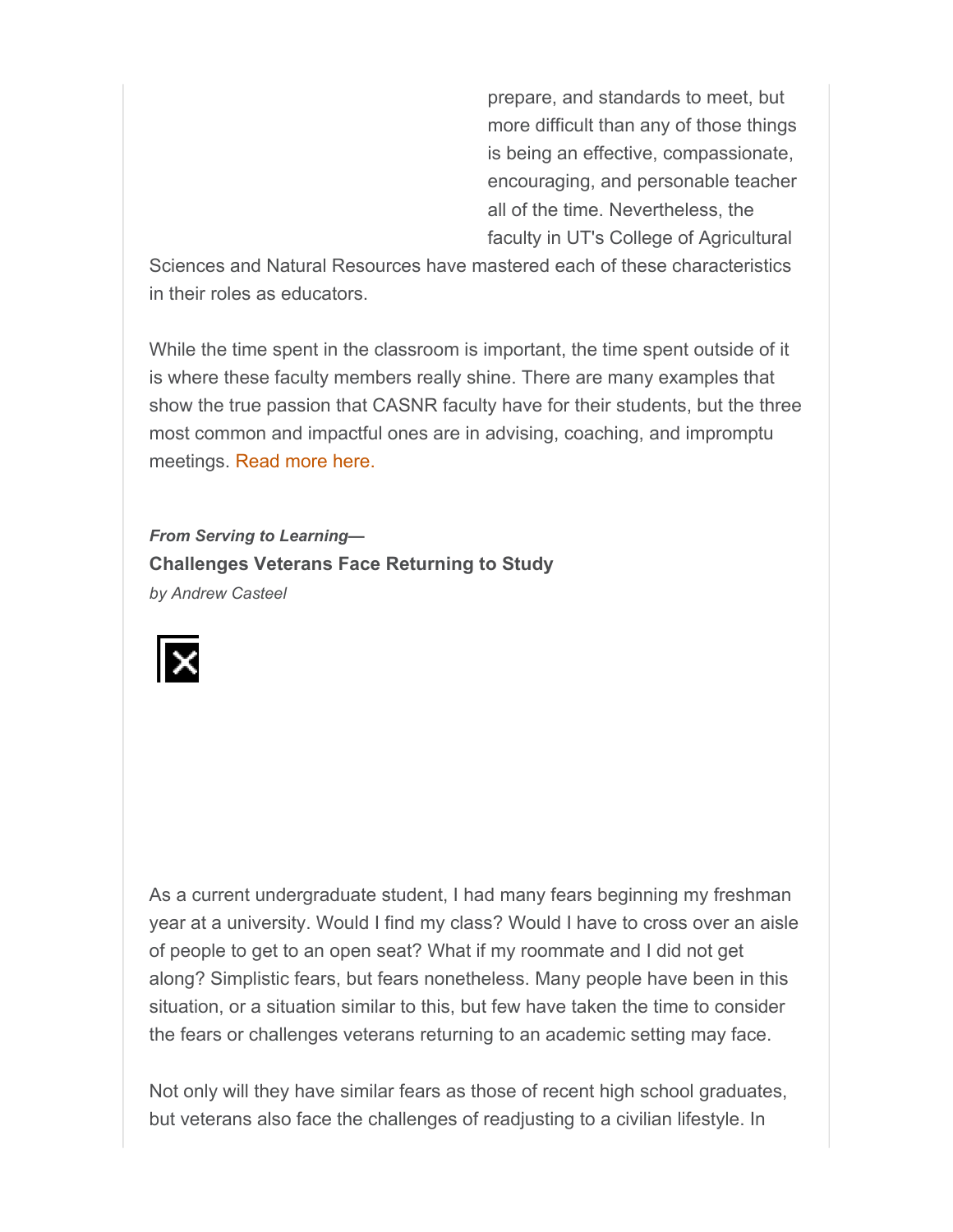addition, they may have dependents or spouses who rely on them for support. This results in additional stress on top of that imposed by academic work for many veterans seeking a higher education.

Jennie Ivey, assistant professor in Animal Science at the University of Tennessee, comments, "It is important to remember that veterans look at the world differently than we do because of their experiences." Read more here. *(Photo courtesy of UT Knoxville Veteran Student Services.)*

### **A Bridge to the Future**



The Colleges of Agricultural Sciences and Natural Resources, Arts and Sciences, and Engineering came together last June to host the third annual Intercollegiate Summer Bridge Program (ISB).

Under the direction of Craig Pickett, CASNR coordinator for student life and diversity programs, along with John Hoffschneider (College of Engineering), Shanna Pendergrast (College of Arts and Sciences), and Morgan Ridgell (College of Arts and Sciences), close to thirty students gained valuable insight into what college is like. Academic courses gave them a real glimpse into the pace and rigor of college life. In a college/life planning class facilitated by Pickett, the students learned about résumés, internships, interviewing skills, academic resources, financial aid, leadership styles, teambuilding, and effective communication. Read more here.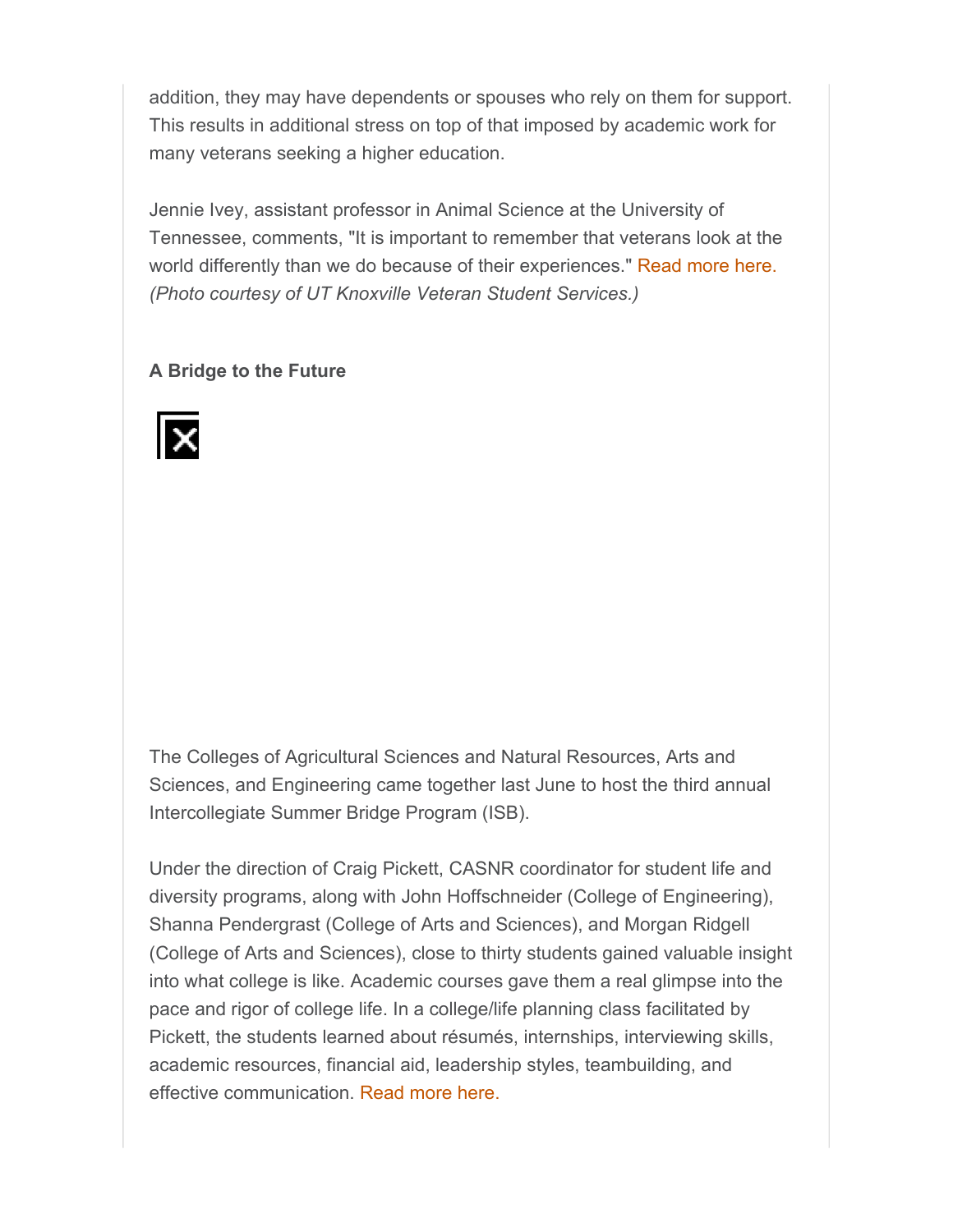# **Students Experience the Gardens and Cultures of Japan**

Plant Sciences associate professor Garry Menendez wanted to take students somewhere special for his tenth study abroad adventure. In May, sixteen willing and adventurous students joined him in traveling to Japan, a country that from an initial viewpoint has many similarities to East Tennessee—but with perhaps just a bit of a different accent.



Students from not only Plant Sciences but also Animal Science, Food Science, Business, Biology, Anthropology, and Architecture braved tight train schedules and plenty of raw fish as they absorbed all that Japan has to offer.

Beyond the bustle of Tokyo, students experienced much of central Honshu before making their way to Hiroshima, Takamatsu, and completing the experience in Osaka. Garden design and history filled many young minds in addition to gaining a better understanding of the very diverse array of Japanese religions, food, and architecture. Sketching and painting lessons were common as were some instruction on how to capture the true spirit of a foreign country through photography.

Many testimonials attest to the fact that participating in a CASNR study abroad adventure is a once-in-a-lifetime opportunity. Next up for Menendez? Spain and Portugal in 2017.

#### **Fun & Competition at Fall Festival**



Food, fun, and good friends rang through Brehm Arena the week before Halloween, as the CASNR Ambassadors hosted the 2016 Fall Festival. For this year's event, the Ambassadors encouraged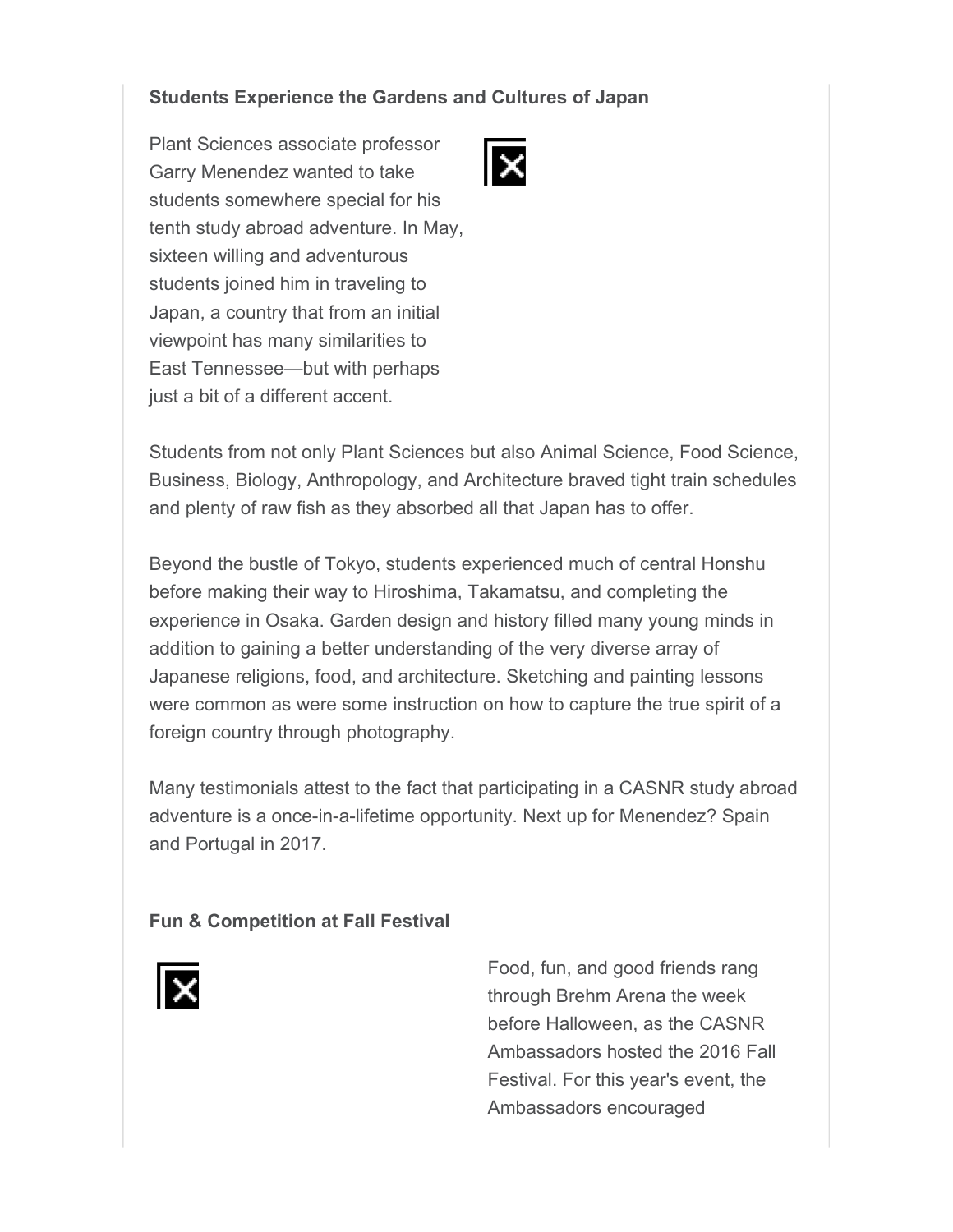participation from student organizations by making it a competition among the groups.

Several contests were held, including a Cornhole Tournament, chili cookoff, pumpkin decorating, and a pet costume contest. Oakley Perry, a student in Agricultural Leadership, Education, and Communications, won the chili cookoff with his delicious white bean chili entry. The Cornhole Tournament was won by a Forestry, Wildlife and Fisheries duo, Will Gore and Joe Hall. In the intensely competitive pumpkin decorating contest sponsored by the Ag Business Club, the winning pumpkin was entered by Rachel Eatherly, a graduate student in Agricultural and Resource Economics. The pet costume contest was won by Animal Science student Mautrice Lee. Each of the winners was awarded a CASNR goody bag that included some CASNR items that were sure to spread school spirit! Some of the items included CASNR cups, pens, and drawstring bags. Winners from each event were also awarded points toward the club or organization they were representing. The student organization that had the most points at the end of the night won a pizza party for their next meeting.

At the end of the event, the overall festival champions were the members of Collegiate 4-H. The CASNR Ambassadors also sold Fall Festival T-shirts. They are still available in the CASNR Dean's Office (126 Morgan Hall) for \$10 while supplies last.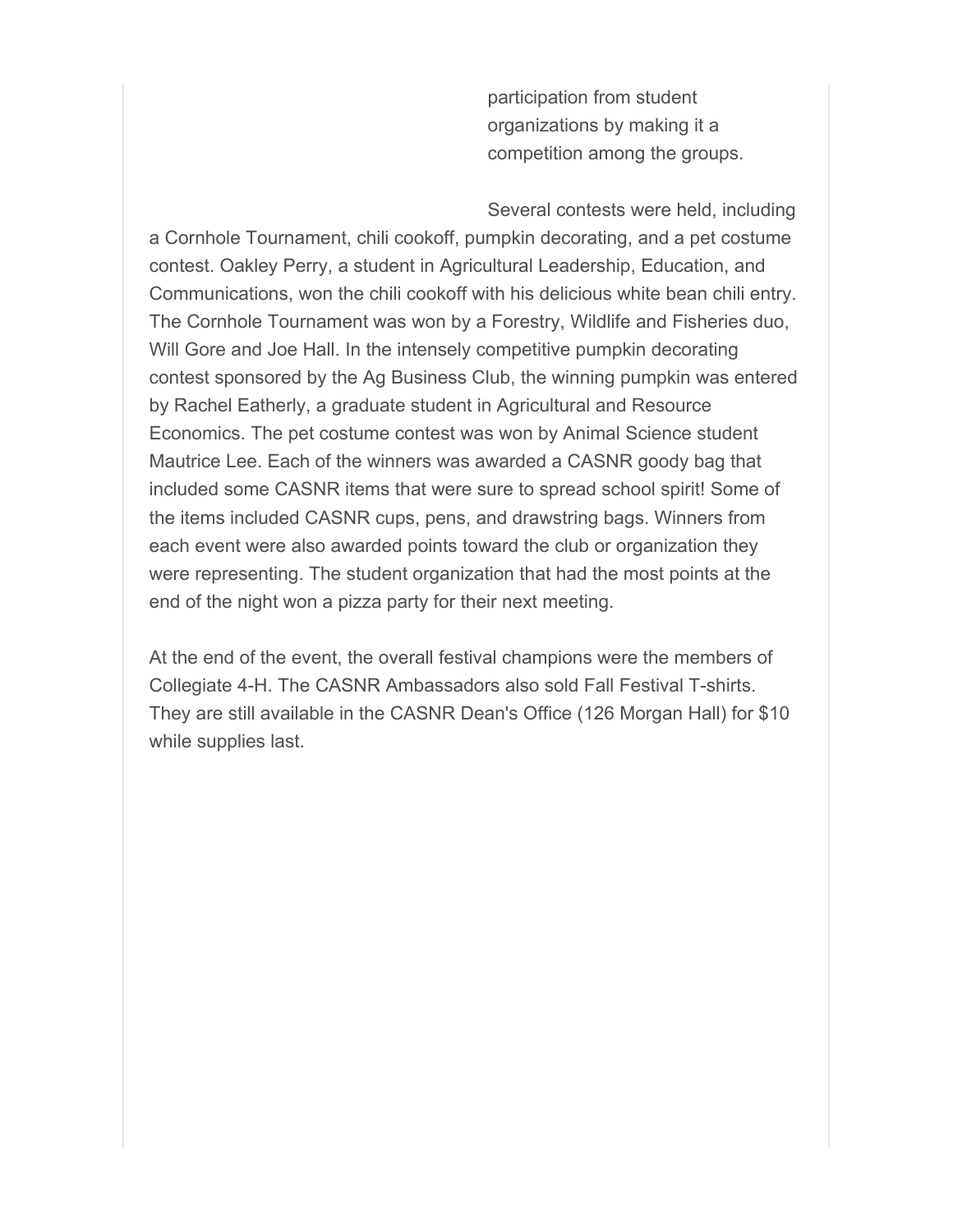Big Orange Give launched Monday, November 14! The week-long online fundraising campaign has a goal to raise \$1 million by November 18.

Here at the UT College of Agricultural Sciences and Natural Resources, we have a goal to raise \$30,000 to support student scholarships, research, and other academic needs. Small gifts from friends, alumni, and other supports will have huge impacts this week. CASNR started the week trying to raise \$20,000, but generous donors to the College have already surpassed CASNR's original goal!

Clearly our donors believe in the work our students, faculty, and staff are doing. Our students and faculty are solving problems such as how to feed a growing world, how to be better stewards of our resources, and how new technologies can impact food, fiber, and natural resources systems. Simply put, we have a global impact.

Your support not only funds scholarships for students to become tomorrow's thought leaders, but your gift will have an immediate impact through research using new laboratory technology and the recruiting and retaining of the very best faculty possible.

Visit bigorangegive.utk.edu/casnr to donate today to help CASNR reach our new \$30,000 goal during this week's Big Orange Give!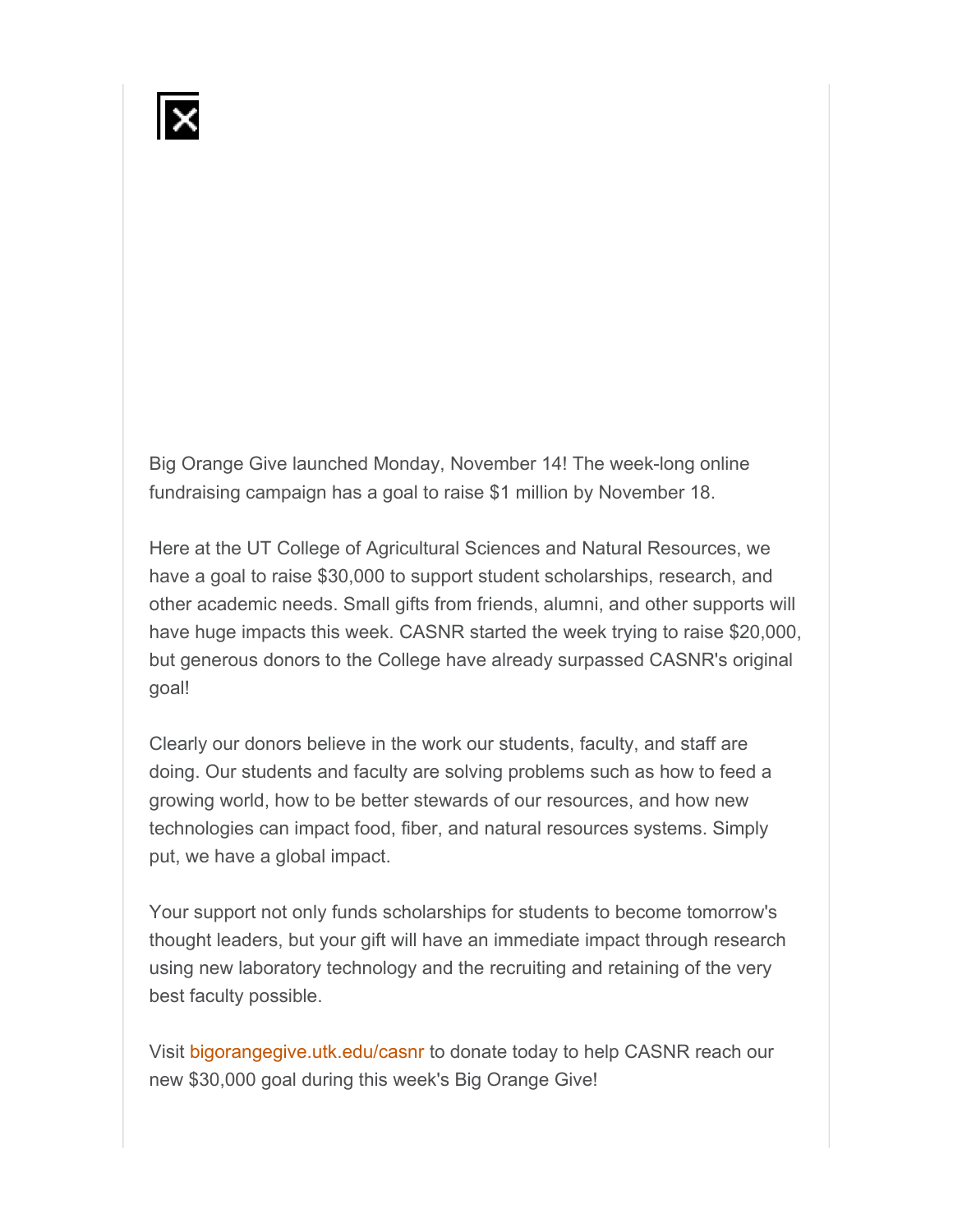**CASNR Team at 2016 National FFA Convention & Expo** 



This October, an estimated 69,000 teachers, guests, and blue corduroy clad FFA members traveled to Indianapolis, Indiana, to attend the 89th Annual National FFA Convention and Expo. These students had the opportunity to compete in national career and leadership development events, listen to speakers, attend concerts, and meet with representatives from companies in all areas of the agricultural industry.

The expo featured a "Collegiate Connection" section where colleges and universities from across the country had the opportunity to connect with the students in attendance. The University of Tennessee was represented by CASNR staff and ambassadors, Kyle Hensley, Craig Pickett, Elena Smith, Dalton Teel, and Ty Wolaver. This dynamic and enthusiastic team was available to pass out information to prospective students and answer the many questions that the FFA students had about the College, its offerings, and college life.

In all, the event was a success with an estimated 3,000 prospective students, alumni, and chapter advisors from all across the country visiting the booth space and learning about CASNR.

#### **Distinguished Honor for UT Forestry Student**

Joshua Granger has been selected by the Society of American Foresters to receive the 2016 Ben Meadows Scholarship for Academic

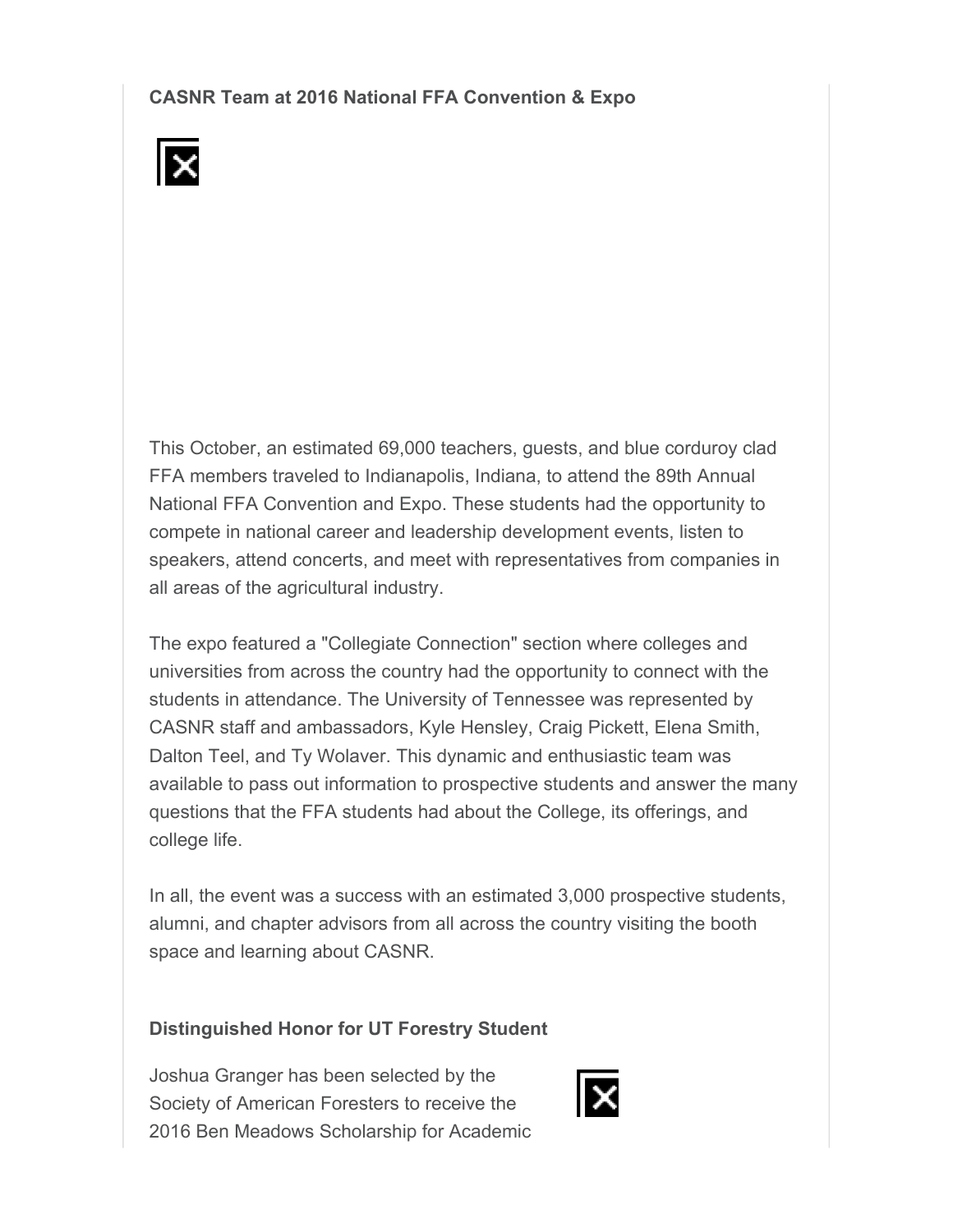Achievement. This national award includes a \$2,500 stipend and publication of Josh's photo and biographical information in the Ben Meadows catalog for one year.

Josh is coadvised by John Zobel and David Buckley and earned an MS degree in biology at the University of Nebraska before coming to UT. He recently completed his master's degree in statistics from the University of Tennessee and plans to complete his doctoral degree in natural resources in 2017.

He is presenting a portion of his research at the Society of American Foresters national convention in Madison, Wisconsin, this month. Thank you, Josh, for really knowing how to represent your advisors, department, and College!

## **UT MANRRS Students Prep for Careers Ahead**



The UT MANRRS (Minorities in Agriculture, Natural Resources, and Related Sciences) chapter continues to serve as a support network for underrepresented students who are pursuing academic areas of interest within science, technology, engineering, agriculture, and mathematics.

Originally designated as a student organization for the College of Agricultural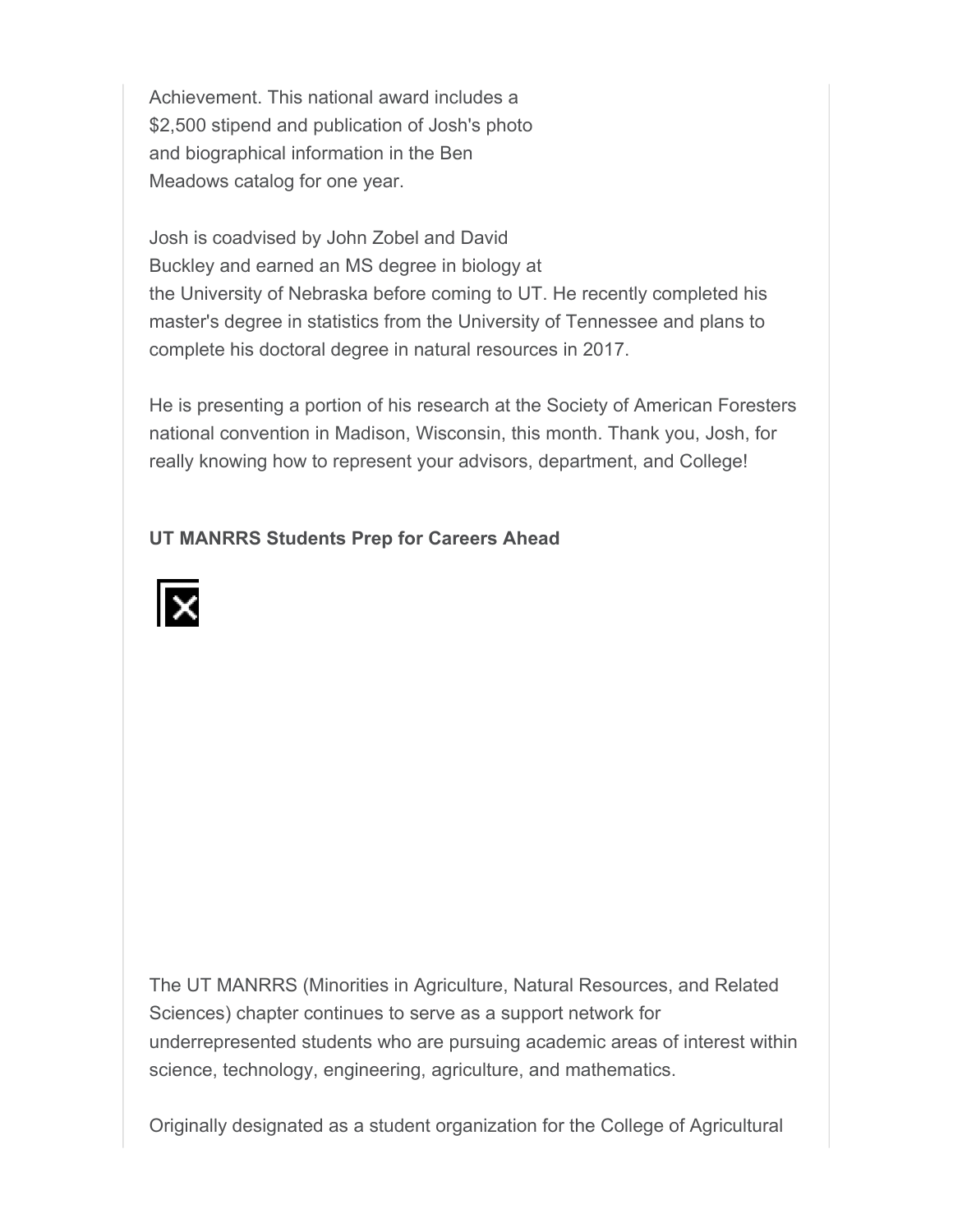Sciences and Natural Resources, the chapter now serves as an organization with members spanning several colleges throughout the University of Tennessee. The UT Knoxville Chapter, advised by Craig Pickett, coordinator for student life and diversity, and Sharon Jean-Philippe, associate professor of urban forestry, took fourteen undergraduate and graduate student members to the Fall 2016 Regional Cluster, a three-day professional development summit in Atlanta, Georgia. Close to 250 students from colleges and universities throughout the South attended this year's regional summit.

During the conference, students attended professional development workshops and seminars and sat in on keynote addresses from leading figures in the agriculture industry. They also participated in an "Opportunity Fair" to meet with representatives from agricultural, governmental, private, and academic organizations from across the nation to learn about the organizations, discuss internship opportunities, and conduct first-round interviews for summer positions. Read more here.

#### **CASNR Career Fair a Success!**



At the thirty-second annual CASNR Career Fair held on September 28, 410 students took advantage of the opportunity to visit face-to-face with representatives from thirty-seven different organizations offering internships, jobs, and other opportunities.

Some of the companies represented

included Case Farms, Cobb-Vantress, Farm Credit Mid-America, JBS, Pictsweet, Tennessee Farmer's Cooperative, Tyson Foods, and UGA Extension. Joining the CASNR Career Fair for the first time were Earthadelic, Evergreen Packaging, and Reliance Partners. Five USDA organizations and three Tennessee state organizations also participated. Seven UT groups presented graduate programs of study as well as study abroad opportunities.

The distribution of students who took part was freshman, 31 percent;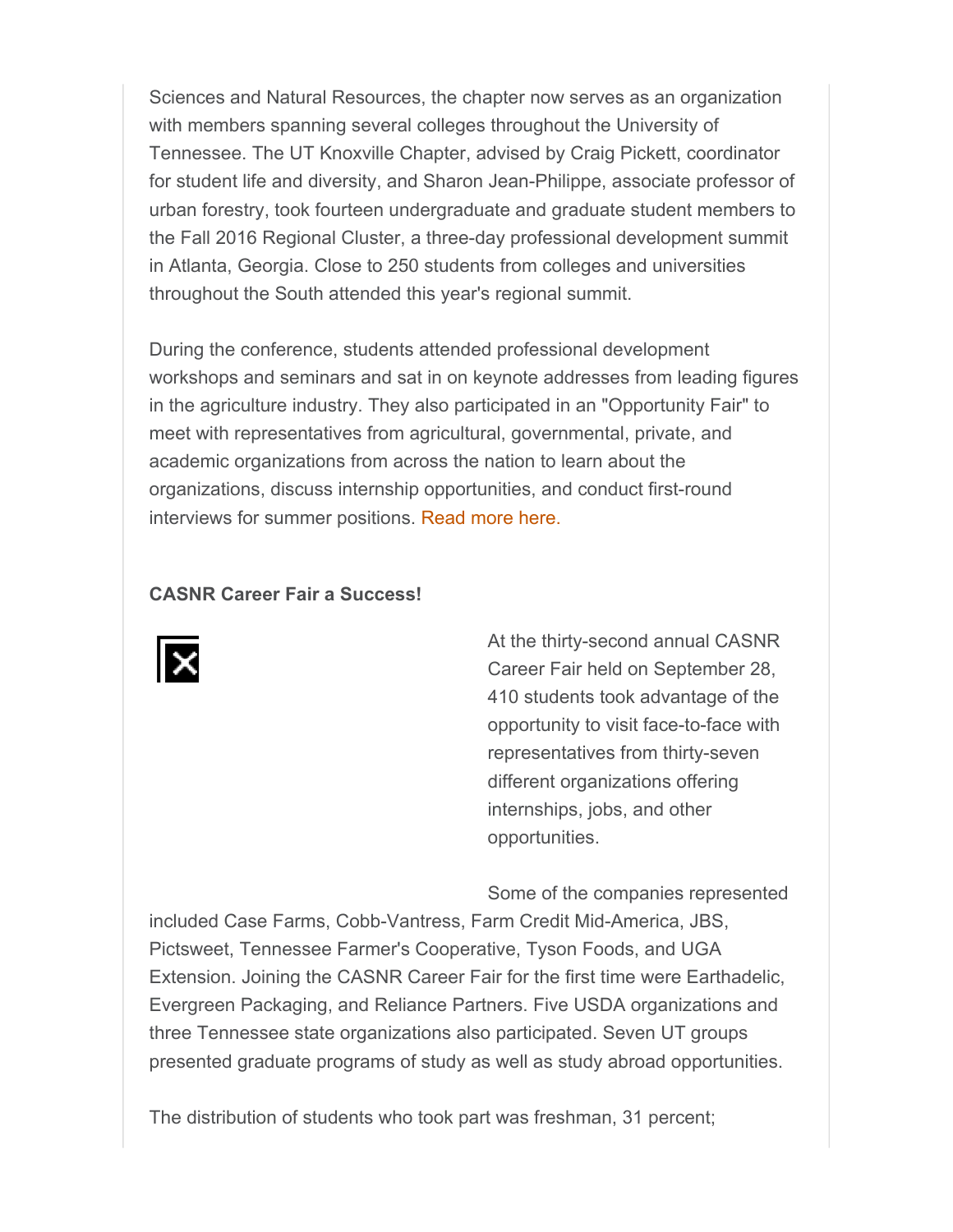sophomore, 15 percent; junior, 21 percent; senior, 27 percent; master's, 4 percent; and doctoral, 2 percent. The high attendance by freshman can be attributed, at least in part, to two professors in the Animal Science department, Cheryl Kojima and Michael Smith, who made attending the fair an assignment for class because they want their students to think ahead and begin networking with employers. They both believe it is never too early to explore internship and full-time job opportunities. Read more here.

ΙX

#### **Résumés that Land Jobs**

Without a résumé, a student cannot be considered as prepared as others for the workforce. Without a good résumé, a student will have problems even entering the workforce!

Thirty-five students received help preparing for the CASNR Career Fair by getting a résumé critique from career development personnel at the Résumé Doctor Workshop held September 15.



Four members of the UT Center for Career Development staff along with Emily Gray from CASNR provided one-on-one comments and suggestions for improving students' résumés. Additional career-related advice and materials were also provided to help students get ready for interacting with potential employers. For the seventh year, Gamma Sigma Delta, the honor society of agriculture, sponsored the event by providing pizza and soft drinks. Always ready to support student success, the CASNR Ambassadors helped by providing logistical support for the event.

#### **CASNR's Habitat Playhouse Wins at Bristol**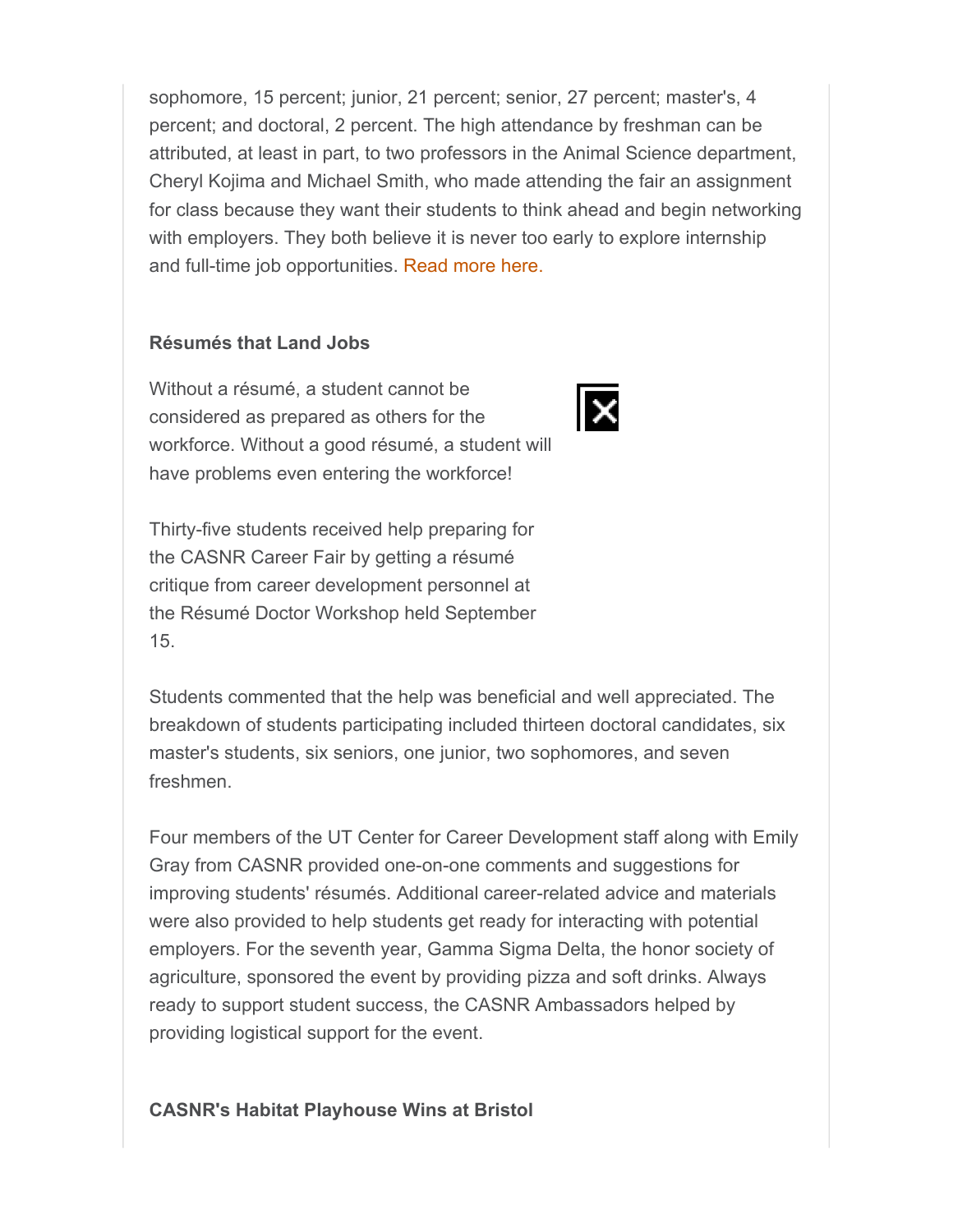Holston Habitat was excited to share with CASNR that the UT "Battle of the Habitat" Playhouse was delivered and set up last week. Students in construction science at the University of Tennessee competed with students at Virginia Tech to build playhouses that were offered to the public to show their support by buying raffle tickets. The playhouse that earned the most tickets was declared the winner during pregame activities at the momentous Battle of Bristol. Smokey's Doghouse with its whimsical design and colorful orange and white checkerboard roof

won the honors by a landslide!

Jeanna of Elizabethton, Tennessee won Smokey's Doghouse and had it delivered to her granddaughter Kate in Bristol, Tennessee.

Habitat for Humanity thanks the students of construction science for all they did to make Jeanna and Kate's dreams of "homeownership" come true!

**Professor Explores Alternative to MBA** 

*by Tina M. Johnson*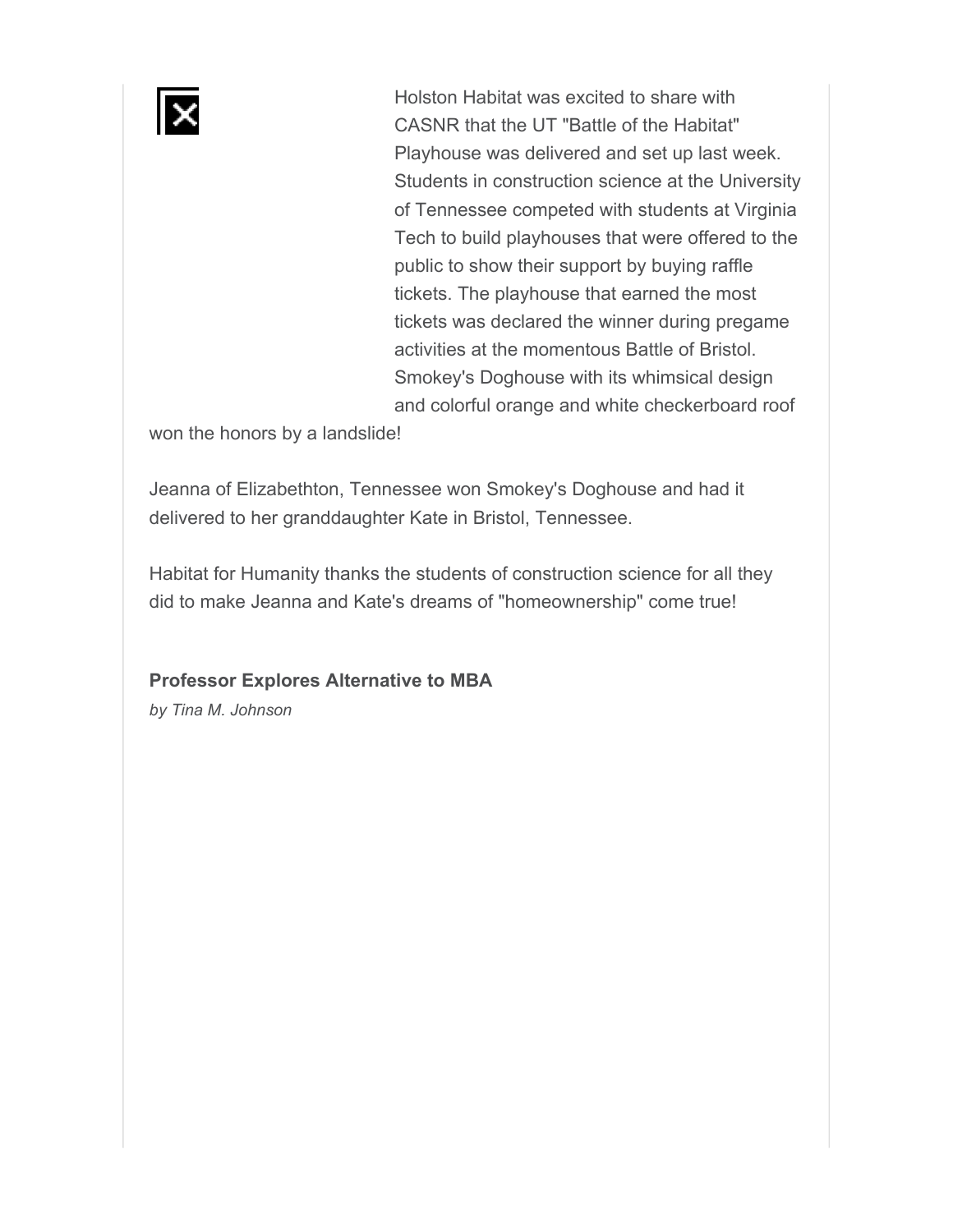A research article coauthored by Carlos Trejo-Pech, assistant professor of agribusiness finance in the Department of Agricultural and Resource Economics, has received the prestigious 2016 Best Paper Award in academic research from the Financial Education Association (FEA). The FEA is a professional association of finance academicians devoted to financial education.

The winning paper, "Assessing the CFA University Recognition Program: A Survey Based Analysis," was coauthored with Terrance Grieb and Magdy Noguera from the University of Idaho. The trio received the Best Paper Award in September at the 2016 FEA Conference held in Fort Lauderdale, Florida.

The paper focused on the process of establishing and administrating a CFA-URP (Chartered Financial Analyst University Recognition Program) within a finance major. The CFA designation has been referred to as a substitute for an MBA for those pursuing careers in investments and wealth management.

An interesting finding from the research is that faculty reported significant curriculum improvement due to the CFA-URP in two academic domains: alternative investments and ethical and professional standards. Read more here.